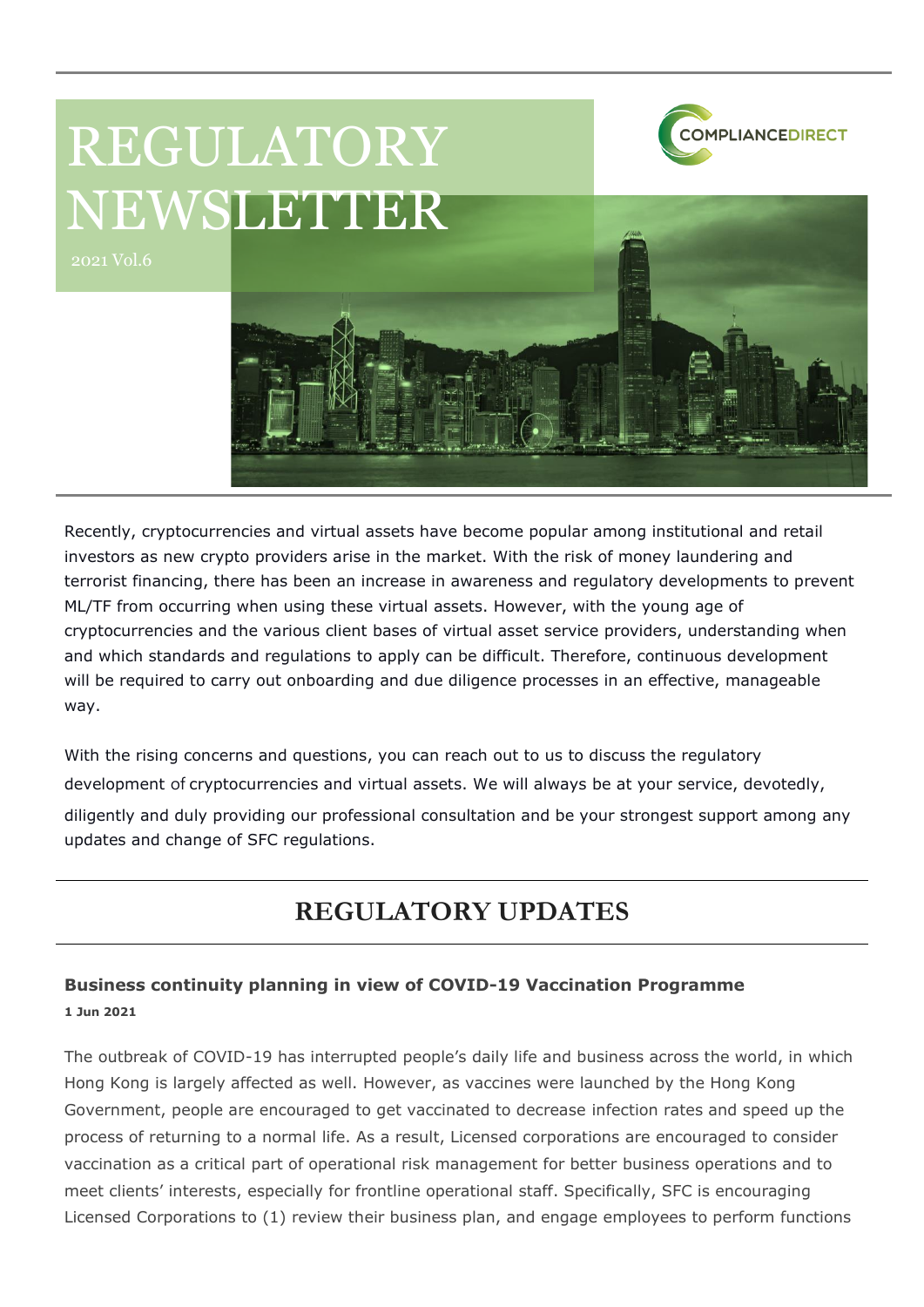in alignment with client interest and business operations; and to (2) consider alternatives that are suitable for employees who have not been vaccinated or unable to be vaccinated due to medical conditions.

#### **[View Circular](https://apps.sfc.hk/edistributionWeb/gateway/EN/circular/intermediaries/supervision/doc?refNo=21EC21)**

#### **Updates to the Exemption Scheme**

**21 Jun 2021**

SFC has several updates on the Exemption Scheme concerning the antibody tests, specifically for returning executives and visiting executives. SFC also updated the details on the application process, which specifies that executives must submit an application form at least 10 working days before departure date for returning executives/ arrival date for visiting executives, along with carrying an authorisation letter copy, a pre-departure positive antibody test result, a pre-departure negative COVID-19 test result, and a COVID-19 vaccination record for the travel.

For returning executives who have been to any of the areas in Group B or C under Cap.599H or Taiwan, China within 14 days before arrival in Hong Kong must: (1) obtain a positive antibody test result from a HOKLAS-accredited medical laboratory that is done through the platforms of Abbott or Roche with the specimen collected within 3 months before arrival; (2) self-isolate at a designated quarantine hotel (DQH) or home for 7 days upon the arrival.

For visiting executives who have been to any of the areas in Group B or C under Cap.599H or Taiwan, China within 14 days before arrival in Hong Kong must: (1) have made an appointment for an antibody test from a HOKLAS-accredited medical laboratory that is done through the platforms of Abbott or Roche with the specimen collected on the day or the following day of arrival and (2) wait for test results and self-isolate at a DQH for 14 days upon arrival if the antibody test result is negative, or for 7 days if the antibody test result is positive.

**[View Circular](https://apps.sfc.hk/edistributionWeb/gateway/EN/circular/doc?refNo=21EC24)**

#### **Operation of Bank Accounts 28 June 2021**

During the course of supervising licensed corporations ("LCs"), the Commission has noted some unsatisfactory practices in the operation of their bank accounts. These practices undermined LC's ability to properly safeguard client money, promptly discharge their liabilities and fully comply with the FRR Rules at all times. The requirements set out in this circular cover the LC's bank accounts and the segregated client bank accounts.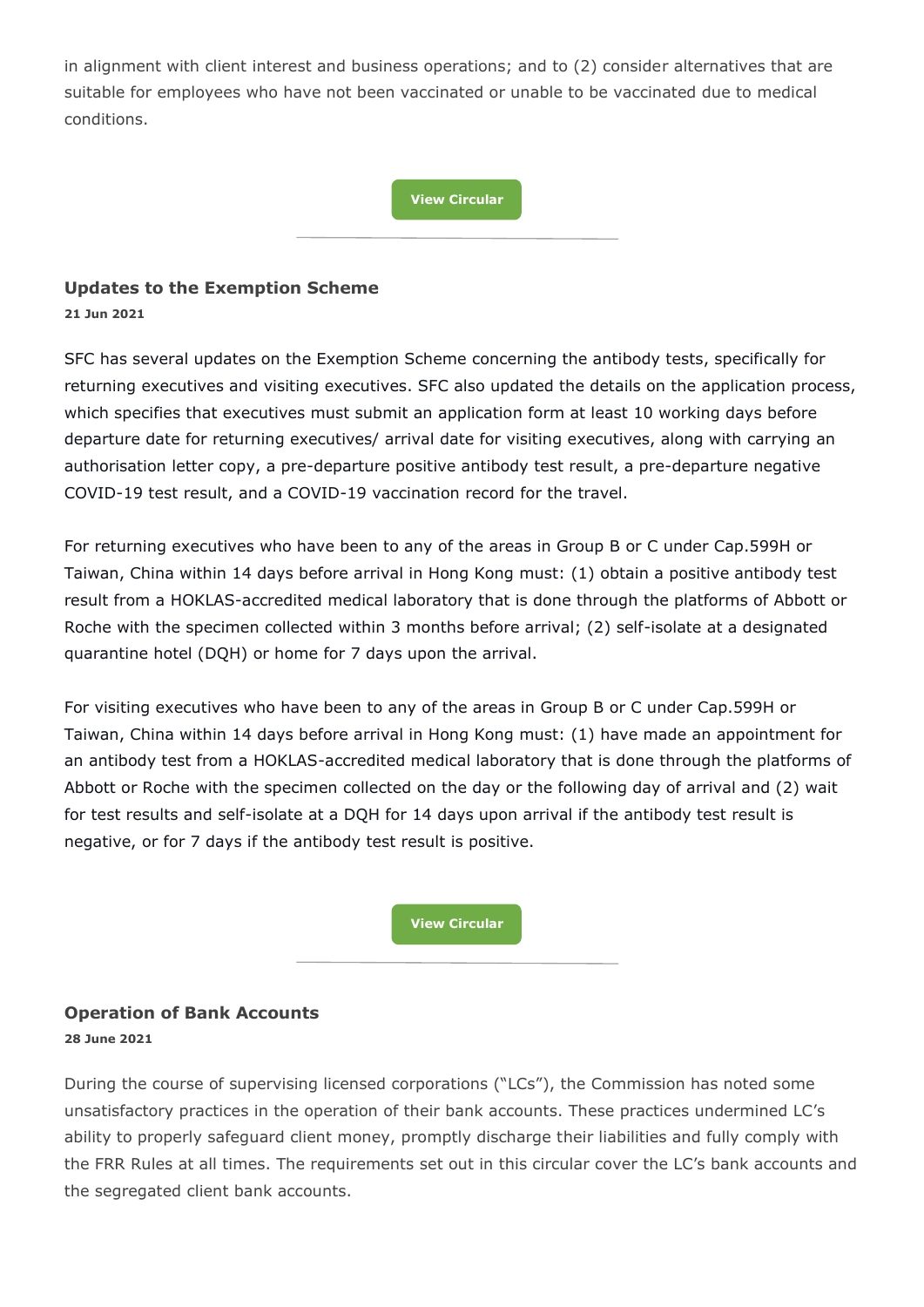The Commission pointed out that some LCs did not develop and implement effect policies and internal procedures to ensure that the LC's responsible officers ("ROs") or MIC of core functions, who were involved in the daily management of its regulated activities, to have sufficient oversight of the deployment of the LC's cash resources. The Commission has provided the following examples in relation to the unsatisfactory practices in the operation of bank accounts.

- 1) LC's house or client bank accounts were operated solely by a shareholder, a director or a nominee of a shareholder or director, which the above authorised signers of the bank accounts were not subject to the daily operation of the LCs and were not accountable to any ROs or MICs.
- 2) An LC's authorised signer (who did not have any official role at the LC) was an RO of another LC, and the two LCs were not in the same group.
- 3) There is a lack of timely and effective access to bank account information for ROs and MICs. In some cases, the MIC of Finance and Accounting had to rely on the LC's two directors to access the LC's bank accounts. The MIC or ROs could only verify transactions or identify unknown transactions after receiving the monthly statements, which has undermined their ability and authority to monitor the LC's liquid capital position in a timely manner.

Accordingly, the Commission expects there should be appropriate management on a daily basis of the following area:

- a) adequately safeguard client assets;
- b) promptly discharge settlement or margin obligations to clearing houses and trading counterparties;
- c) ensure the availability of the financial resources needed for the proper performance of LC's business activities; and
- d) fully comply with the financial resources requirements under the FRR at all times and should designate at least one RO or MIC to be responsible for each mentioned area. To account for the time it may take for LCs to make necessary changes, the Commission expects LCs to implement the expected standards by 3 January 2022.

**[View Circular](https://apps.sfc.hk/edistributionWeb/gateway/EN/circular/intermediaries/supervision/doc?refNo=21EC25)**

# **Circular to management companies of SFC-authorized unit trusts and mutual funds - ESG funds**

#### **29 June 2021**

As environmental, social and governance ("ESG") related investment products continue to gain traction globally, the Commission issued this Circular to set out the following disclosure standard of ESG funds and with an aim to improve their comparability, transparency and visibility.

#### Name of Fund

1) An ESG's fund's primary investments and strategy should reflect the particular ESG focus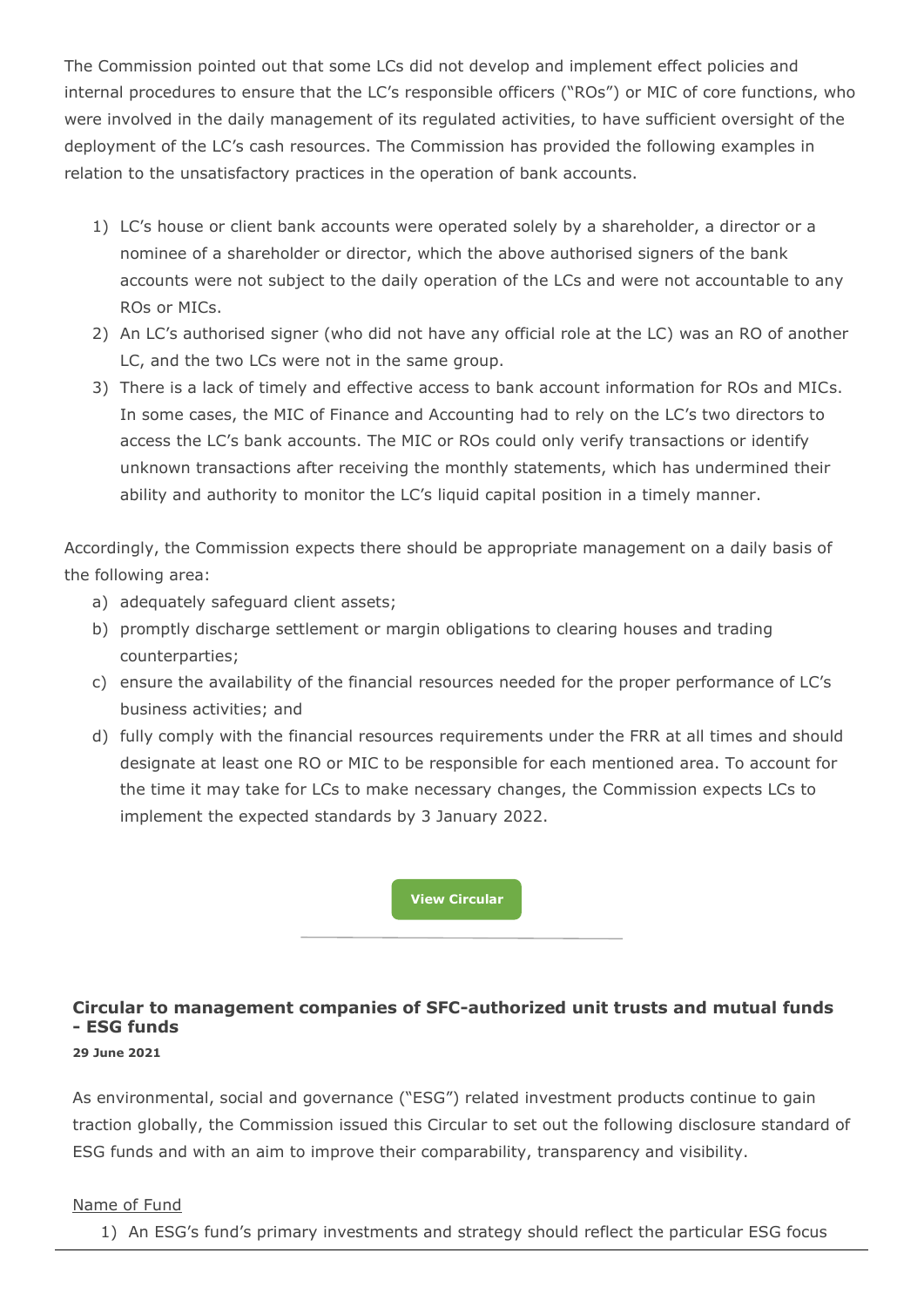which the fund name represents

2) The Commission would generally not expect a fund other than an ESG fund to name or market itself as an ESG fund.

#### Disclosure in offering documents

- 3) A ESG fund should disclose in its offering documents:
	- a) The ESG focus of the fund such as a description and a list of ESG criteria used to measure the attainment of the fund's ESG focus.
	- b) The ESG investment strategy
	- c) Asset allocation such as the expected or minimum proportion of securities or other investments that are commensurate with the fund's ESG focus.
	- d) Reference benchmark, where an index is designated as a reference benchmark for the purpose of attaining the ESG focus of an ESG fund
	- e) an indication of where investors can find additional information about an ESG as required (e.g website)
	- f) A description of risks or limitations associated with the fund's focus and the associated investment strategies

#### Disclosure of additional information

- 4) An ESG should also disclose the following additional information of the ESG fund to the investors in the offering documents:
	- a) A description of how the ESG focus is measured and monitored throughout the life cycle of the ESG fund and the related control mechanisms
	- b) The Methodologies adopted to measure the ESG focus
	- c) A description of due diligence carried out in respect of the underlying assets of the ESG funds
	- d) The engagement policies
	- e) A description of the sources and processing of ESG data or a description of any assumptions made where relevant data is not available.

The Commission expects an ESG fund to conduct periodic assessment to assess how the fund has attained its ESG focus at least annually and disclose its assessment to investors in appropriate means (e.g. annual reports). Where an ESG no longer wishes to pursue its stated ESG focus, the fund manager is expected to inform investors and the SFC as soon as reasonably practicable. The Commission may take appropriate regulatory action for compliance breaches such as failure to meet the stated investment objective and/or strategy in the offering documents.

The requirements set out in this circular will take effect on 1 January 2022.